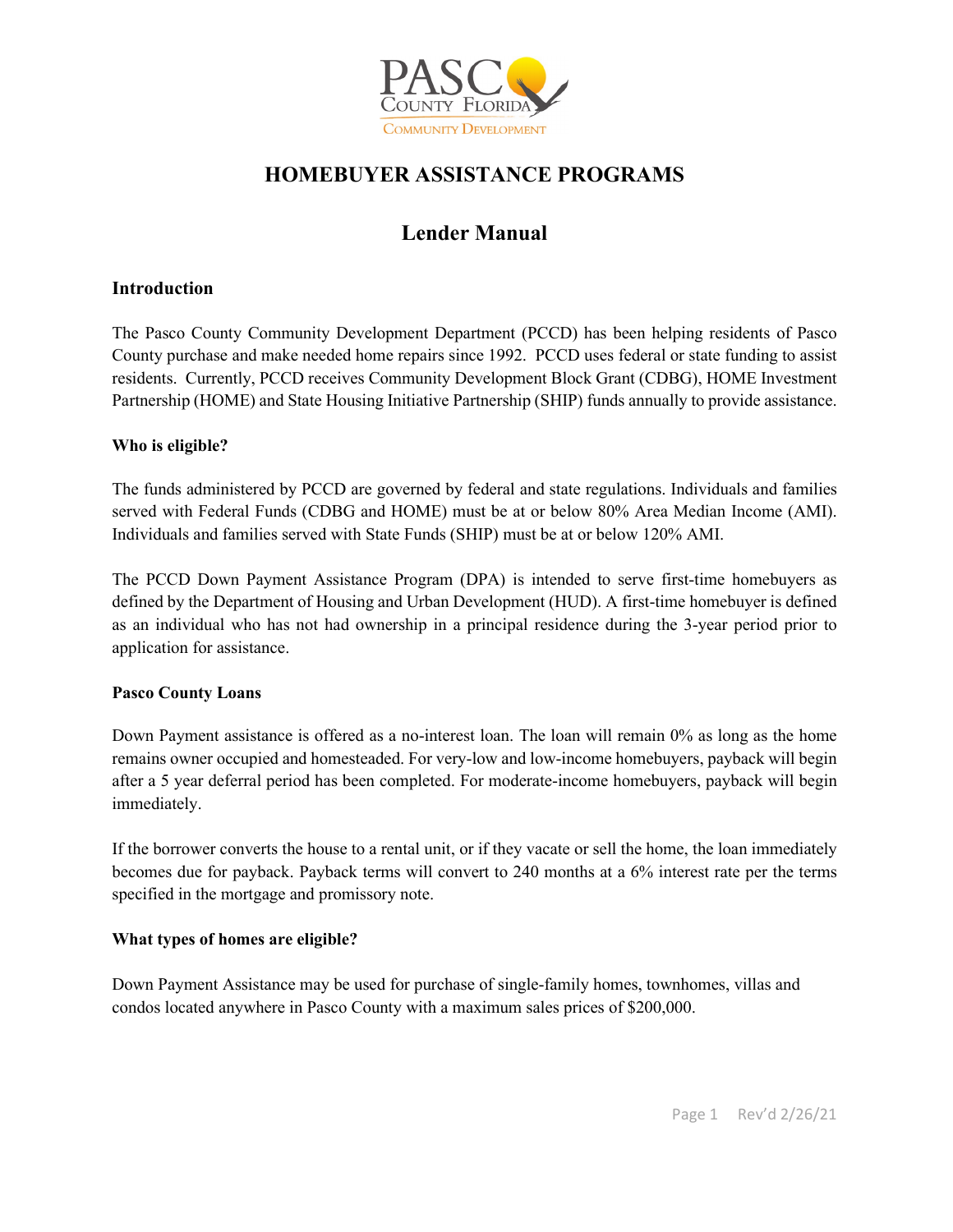

#### **What types of homes are not eligible?**

- Mobile or manufactured homes
- Purchases in special flood hazard areas
- Sinkhole homes, homes with other documentation of ground settlement activity, including those that have been remediated

#### **What assistance is available and does the borrower have any expense?**

Pasco County Community Development currently offers one homebuyer program: the Down Payment Assistance Program (DPA). The program requires the buyer to contribute to or invest in the purchase of the property based on the household's verified income AMI eligibility category as listed below.

The borrower's minimum investment can include the earnest money deposit; amount paid for appraisal, home inspections, and other expenses the borrower pays to finalize the closing. Each item must be documented on the final closing statement as paid outside closing. Proof of payment must be provided and may not be placed on credit card.

**Note:** Family gifted amounts and seller's contribution may not count towards minimum contribution.

**Down Payment Assistance Program** may be used to assist with purchasing any eligible home within the Pasco County limits.

| With or without | Maximum Amount | Minimum         | Loan terms | Payment           |
|-----------------|----------------|-----------------|------------|-------------------|
| FHFC Bond       | of Assistance  | contribution by |            |                   |
| Assistance      |                | homebuyer       |            |                   |
| Very Low Income | \$25,000       | \$500           | 30 years   | 69.44 per month   |
| Low Income      | \$15,000       | \$1,250         | 20 years   | $62.50$ per month |
| Moderate Income | \$5,000        | \$1,500         | 10 years   | 41.67 per month   |

#### **How is income eligibility determined?**

The DPA program follows the same income verification and eligibility process as defined by 24 CFR Part 5 (see Attachment I HUD Definition of Income). All members of the household must be included in the income and asset calculations, not just the person(s) on the loan. While each member of the household's income is included, if they are not on the title of the house or the loan application (if not married), neither their debt nor their income will be considered in the determination as to whether they qualify for the loan and/or they have to make immediate payments. Their information will only be used to determine household income and asset cap eligibility.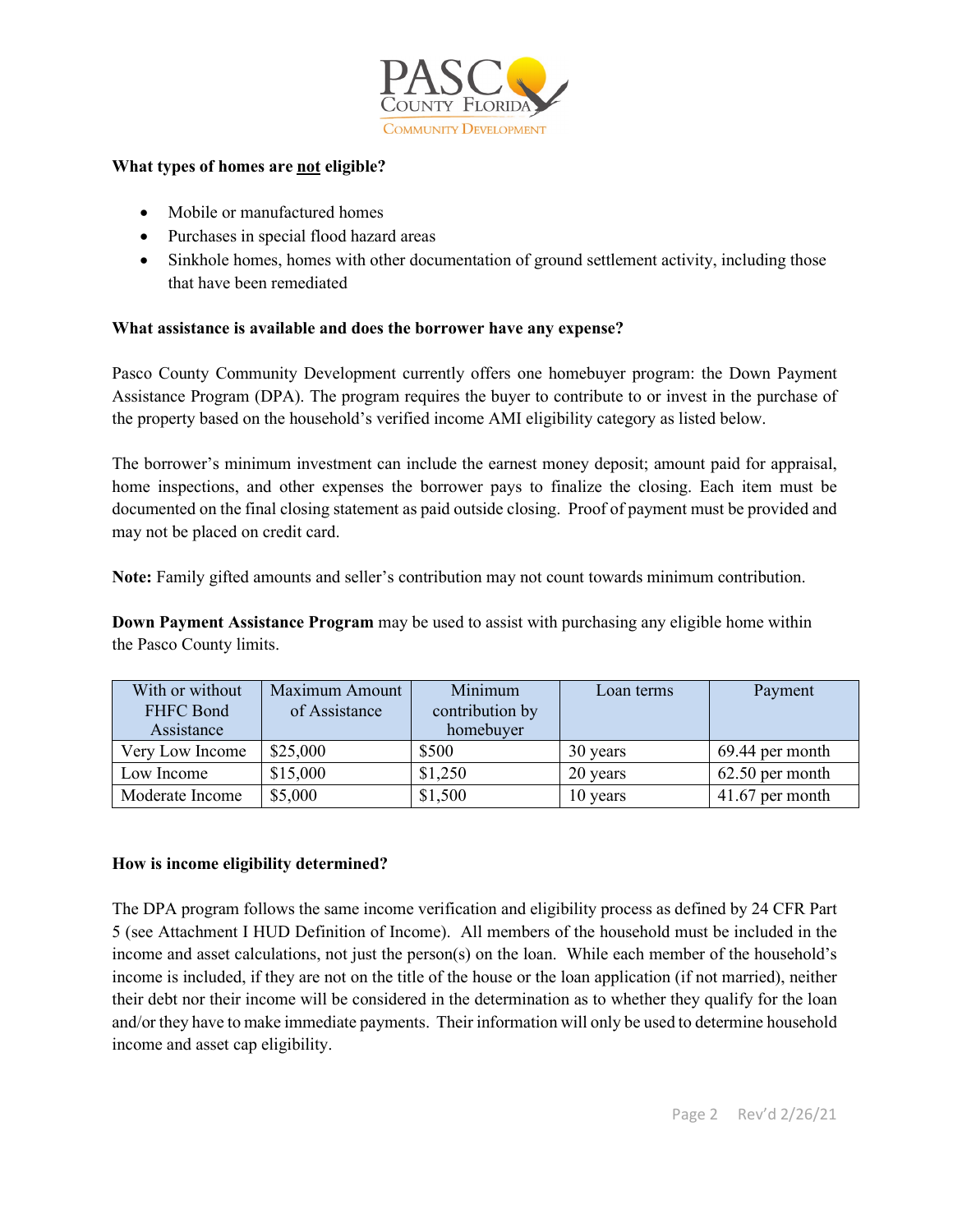

If an applicant is married, whether or not they are currently living in the same household or not, incomes and assets of both parties must be considered in order to determine eligibility. In addition, both parties must sign the mortgage and note regardless if the spouse is on title or the loan application.

### Income Level | 30% AMI | 50% AMI | 80% AMI | 120% AMI # of people in the household Extremely Low | Very Low | Low | Moderate 1 \$15,550 \$25,850 \$41,350 \$62,040 2 | \$17,750 | \$29,550 | \$47,250 | \$70,920  $\begin{array}{cccc} 3 \\ 3 \end{array}$   $\begin{array}{cccc} \text{\$21,960} \\ \text{\$53,250} \\ \end{array}$   $\begin{array}{cccc} \text{\$53,150} \\ \text{\$53,150} \\ \end{array}$ 4 \$26,500 \$36,900 \$59,050 \$88,560 5 | \$31,040 | \$39,900 | \$63,800 | \$95,760 6 | \$35,580 | \$42,850 | \$68,500 | \$102,840

# **INCOME GUIDELINES AS OF April 2021**

**\*Income guidelines are published by HUD and the State of Florida annually and are subject to change without prior notice.**

#### **Verification of Income and Assets**

All household income and assets listed on the application, including any income or assets disclosed during the application process must be third party verified and calculated per 24 CFR Part 5.

Note: Applicants may not have more than \$20,000 in liquid assets.

For more information on how to calculate income and assets, please visit the following:

• HUD Exchange <https://www.hudexchange.info/incomecalculator>

or

• Florida Housing Finance Catalyst Trainings <https://www.flhousing.org/past-ship-trainings/>

You may also contact the PCCD office for additional assistance.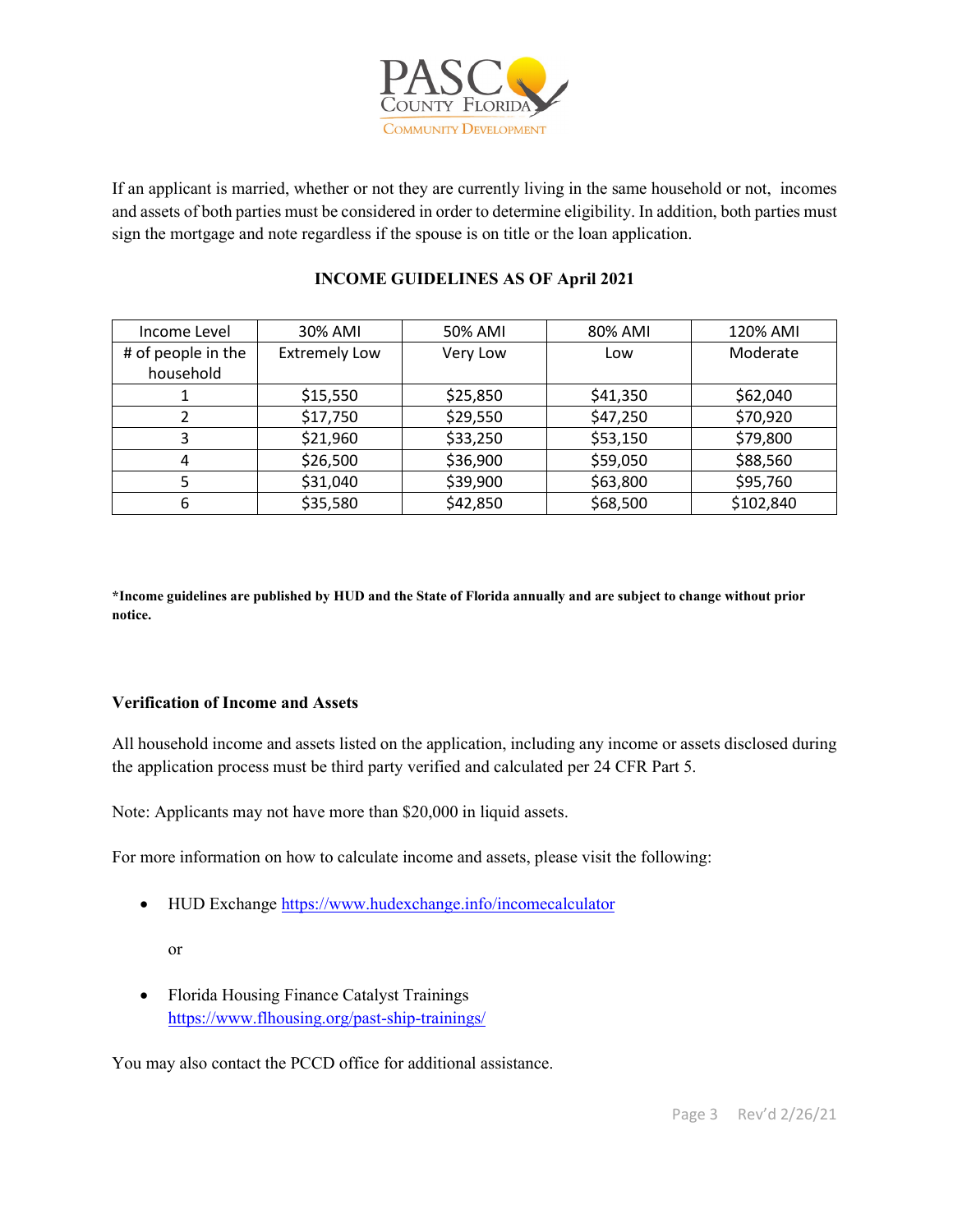

#### **Homebuyer Education (HBE) Class**

To begin the process of applying for PCCD DPA, potential homebuyers must attend Pasco County's approved HUD Certified Homebuyer Education Class.

This is an 8-hour class as required by HUD. Effective April 2019, there will be a ten-dollar fee per person to attend the HBE class. The \$10.00 fee paid receipt may be used towards the homebuyers' required minimum investment when receiving PCCD DPA.

Potential homebuyers may call (727) 442-7075 or they may register online at [https://tampabaycdc.org/events/.](https://tampabaycdc.org/events/) PCCD is unable to register potential buyers for classes. Please be sure to direct questions about class availability to TBCDC. For married couples, one person is required to attend the class. For unmarried individuals, both must attend.

#### **Reservation of Funds**

Reservations will be issued for the eligible property, once all documents have been uploaded to Neighborly Software and verified by PCCD. Reservations will expire after 90 days if no closing occurs. If reservation expires, the reservation will be issued to the next eligible case.

#### **Lender Application Submission**

Once the potential homebuyer has a pre-qualification letter from one of PCCD's approved lenders, the potential homebuyer may start looking for a home to purchase. Once the potential homebuyer decides on a home to purchase and an inspection is completed, the approved lender will submit an application and the required documents through the Neighborly Software Program on behalf of the potential homebuyer.

Please note:

- The loan amounts and payment amounts must be the same as the corresponding numbers on the 1003 and the Loan Estimate.
- All documents must be dated within 90 days of application to the County.
- The lender application must be signed for the first mortgage.
- The entire Real Estate Contract must be submitted.
- Signed Letter of Understanding from both real estate agents for the DPA Program.
- A printed copy of the appraisal report must be submitted to the county. Only an appraisal from a licensed, certified appraiser may be used. Valuations by real estate professionals are not allowed.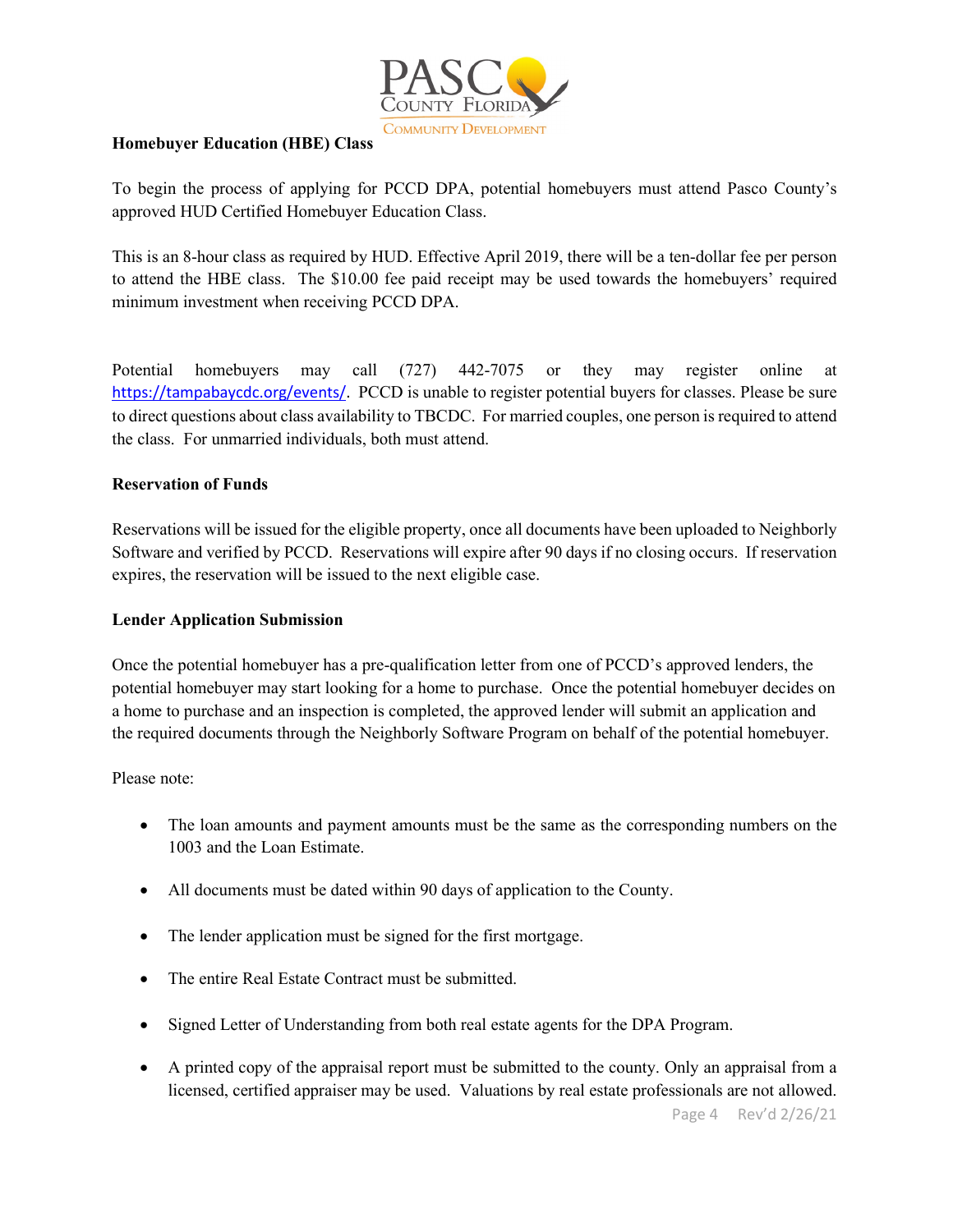

• Include the latest credit report in the file for all parties that will be on title. Credit report is required for both people if married whether both are on the title or not.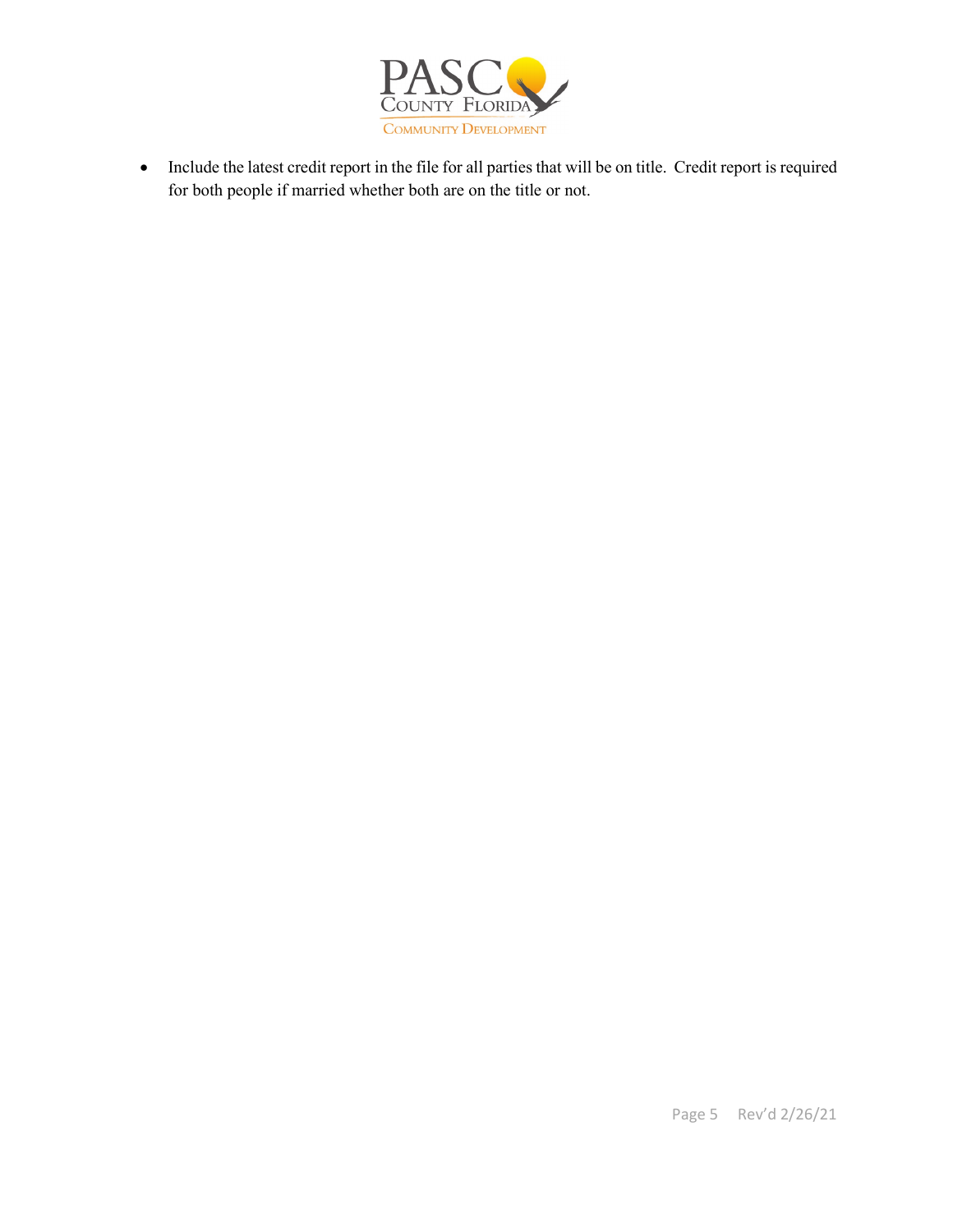

#### **Closing:**

Once PCCD approves the borrower's loan package, the closing can be scheduled approximately one week thereafter.

- Only fixed rate 1<sup>st</sup> mortgages are allowed. No ARMS or Balloons.
- Lenders may not charge more than 4% of their mortgage amount for fees and charges. This includes broker fees, points, underwriting fees, and other similar fees. It also includes yield spreads. Fees are defined by the County.
- Realtors may not charge any fees except their commission, which cannot be higher than the normally accepted rate.
- The interest on the loan from the lender cannot be more than 1% above the average FHA rate as shown on the Freddie Mac Website.
- The homebuyer cannot take cash away from closing. Any extra money must be applied to principal reduction to the interest bearing mortgage.

The closing must occur at least one week after as it takes approximately seven (7) business days for the County to issue a DPA check. After Pasco County has approved the Closing Disclosure, a representative of the lender, realtor, or title company may pick up the check.

# **Attachments:**

I. HUD Part 5 Definition of Income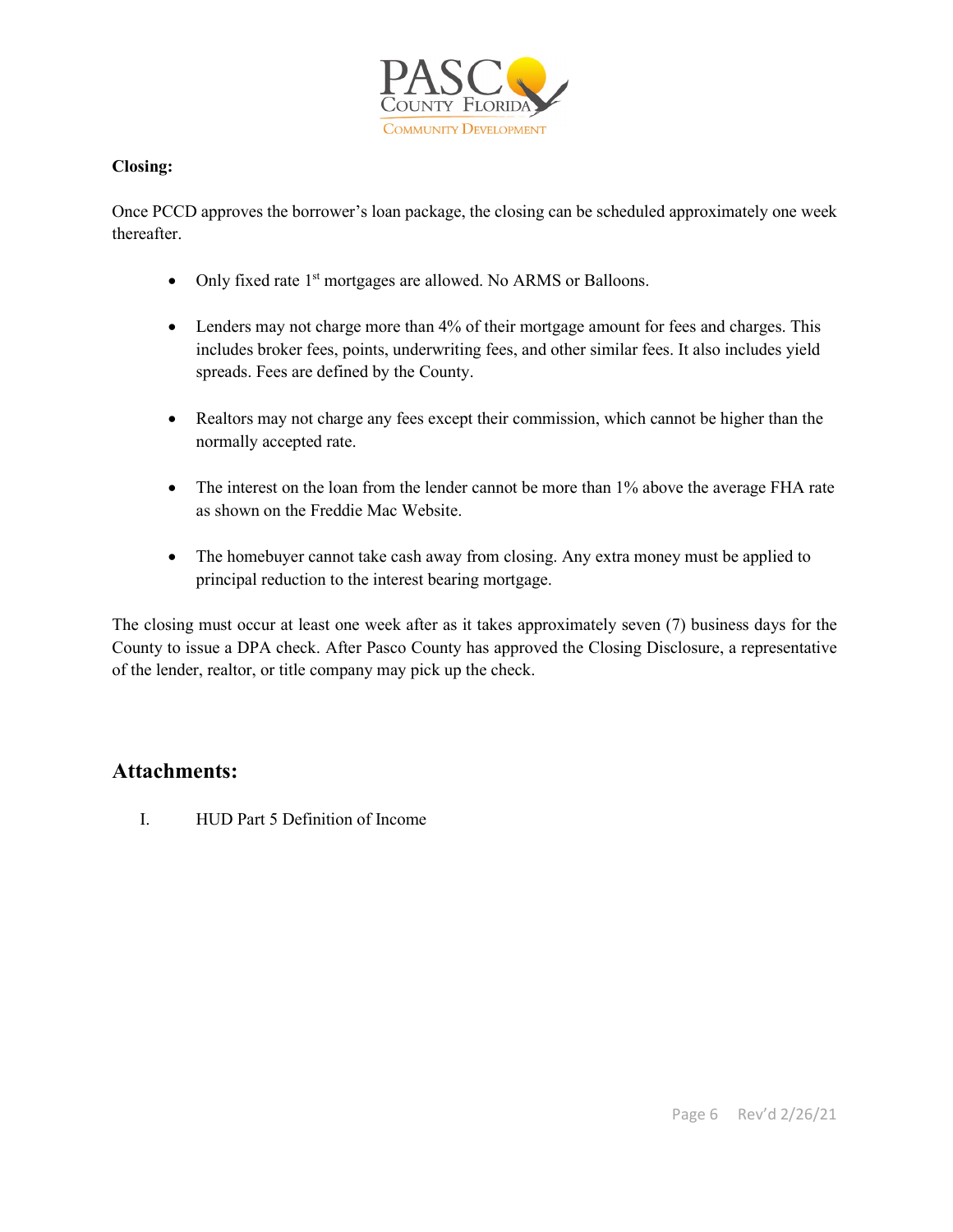

# **DEFINITION OF INCOME**

## *HUD – INCOME INCLUSIONS*

- 1. The full amount of wages and salaries, overtime pay, commissions, fees, tips and bonuses, and other compensation for personal services (before any payroll deductions).
- 2. Net income from the operation of a business or profession. Expenditures for business expansion or amortization of capital indebtedness cannot be used as deductions in determining net income; however, an allowance for depreciation of assets used in a business or profession may be deducted, based on straight line depreciation, as provided in Internal Revenue service regulations. Any withdrawal of cash or assets from the operation of a business or profession is included in income, except to the extent the withdrawal is reimbursement of cash or assets invested in the operation by the family.
- 3. Interest dividends, and other net income of any kind from real or personal property. Expenditures for amortization of capital indebtedness cannot be used as a deduction in determining net income. An allowance for depreciation is permitted only as authorized in number 2 (above). Any withdrawal of cash or assets from an investment will be included in income, except to the extent the withdrawal is reimbursement of cash or assets invested by the family. Where the family has net family assets in excess of \$5,000, annual income includes the greater of the actual income derived from net family assets or a percentage of the value of such assets based on the current passbook savings rate, as determined by HUD.
- 4. The full amount of periodic payments received from Social Security, annuities, insurance policies, element funds, pensions, disability or death benefits, and other similar types of periodic receipts, including a lump-sum amount or prospective monthly amounts for the delayed start of a periodic payment (except Supplemental Security Income [SSI] or Social Security).
- 5. Payments in lieu of earnings, such as unemployment and disability compensation, worker's compensation and severance pay (but see paragraph (3) under Income Exclusions).
- 6. Welfare Assistance. If the welfare assistance payment includes an amount specifically designated for shelter and utilities that is subject to adjustment by the welfare assistance agency in accordance with the actual cost of shelter and utilities, the amount of welfare assistance income to be included as income consists of:
	- the amount of the allowance or grant exclusive of the amount specifically designated for shelter or utilities; plus
	- the maximum amount that the welfare assistance agency could in fact allow the family for shelter and utilities. If the family welfare assistance is ratably reduced from the standard of need by applying a percentage, the amount calculated under this paragraph is the amount resulting from one application of the percentage.
- 7. Periodic and determinable allowances, such as alimony and child support payments, and regular contributions or gifts received from persons not residing in the dwelling.
- 8. All regular pay, special day and allowances of a member of the Armed Forces.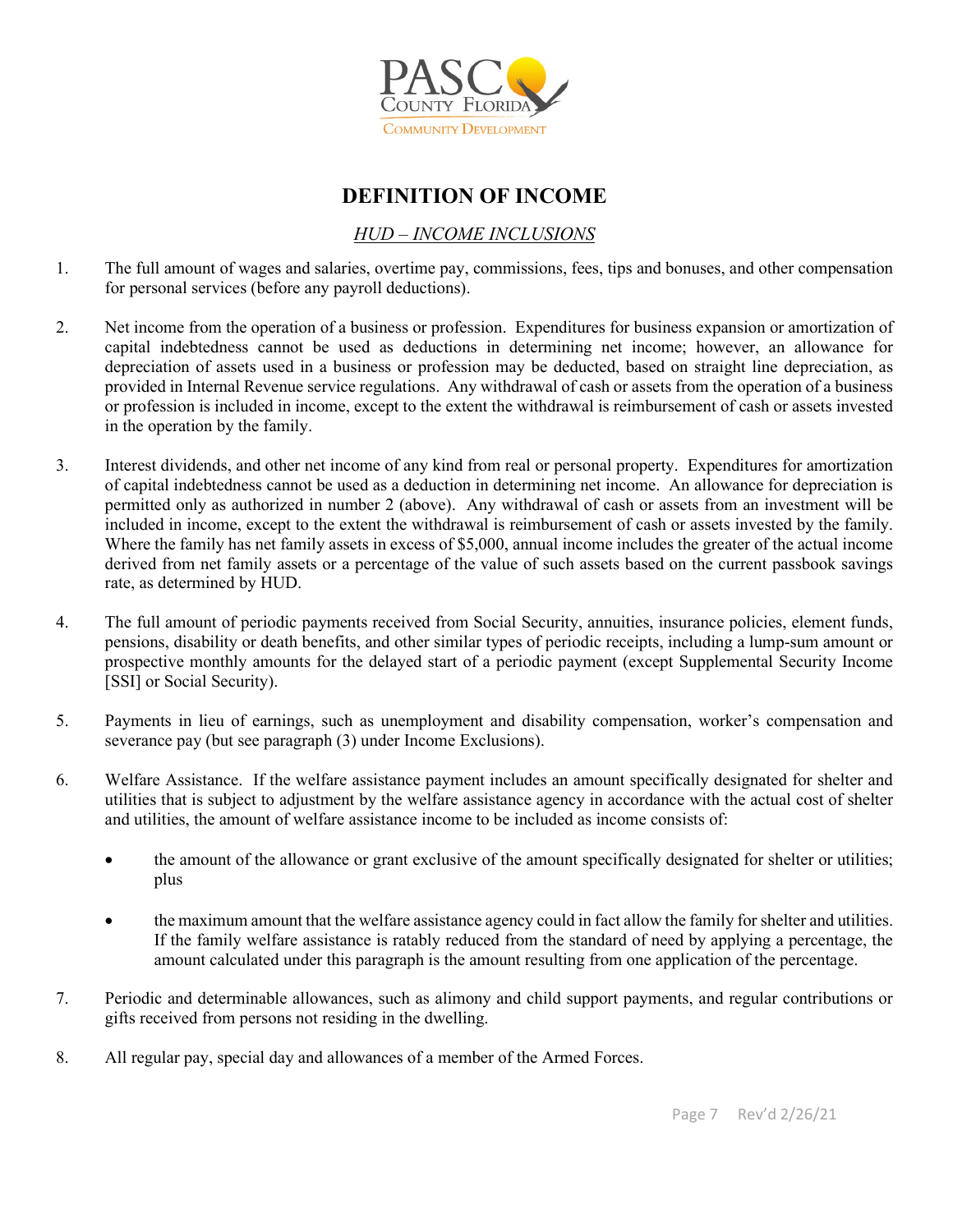

#### **Attachment I**

## *HUD – INCOME EXCLUSIONS*

- 1. Income from employment of children (including foster children) under the age of 18 years.
- 2. Payments received for the care of foster children or foster adults (usually persons with disabilities unrelated to the tenant family who are unable to live alone).
- 3. Lump-sum additions to family assets, such as inheritances, insurance payments (including payments under health and accident insurance and worker's compensation), capital gains and closing cost for personal or property losses (except for payments in lieu of earning – see number 5 of 'Income Inclusions').
- 4. Amounts received by the family that are specifically for, or in reimbursement of, the cost of medical expenses for any family member.
- 5. Income of a live-in aide.
- 6. The full amount of student financial assistance paid directly to the student or to the educational institution.
- 7. The special pay to a family member serving in the Armed Forces who is exposed to hostile fire.
- 8. (a) Amounts received under training programs funded by HUD.
	- (b) Amounts received by a person with a disability that are disregarded for a limited time for purposes of Supplemental Security Income eligibility and benefits because they are set aside for use under a Plan to Attain self-sufficiency (PASS).
	- (c) Amounts received by a participant in other publicly assisted programs that are specifically for, or in reimbursement of, out-of-pocket expenses incurred (special equipment, clothing, transportation, child care, etc.) and that are made solely to allow participation in a specific program.
	- (d) Incremental earnings and benefits resulting to any family member from participation in qualifying state or local employment training programs (including training not affiliated with a local government) and training of a family member as resident management staff. Amounts excluded must be received under employment training programs with clearly defined goals and objectives, and are excluded only for the period during which the family member participates in the employment training program.
- 9. Temporary, nonrecurring, or sporadic income (including gifts).
- 10. Reparation payments paid by a foreign government pursuant to claims under the laws of that government by persons who were persecuted during the Nazi era.
- 11. Earnings in excess of \$480.00 for each full-time student 18 years old or older (excluding the head of household or spouse).
- 12. Adoption assistance payments in excess of \$480.00 per adopted child.